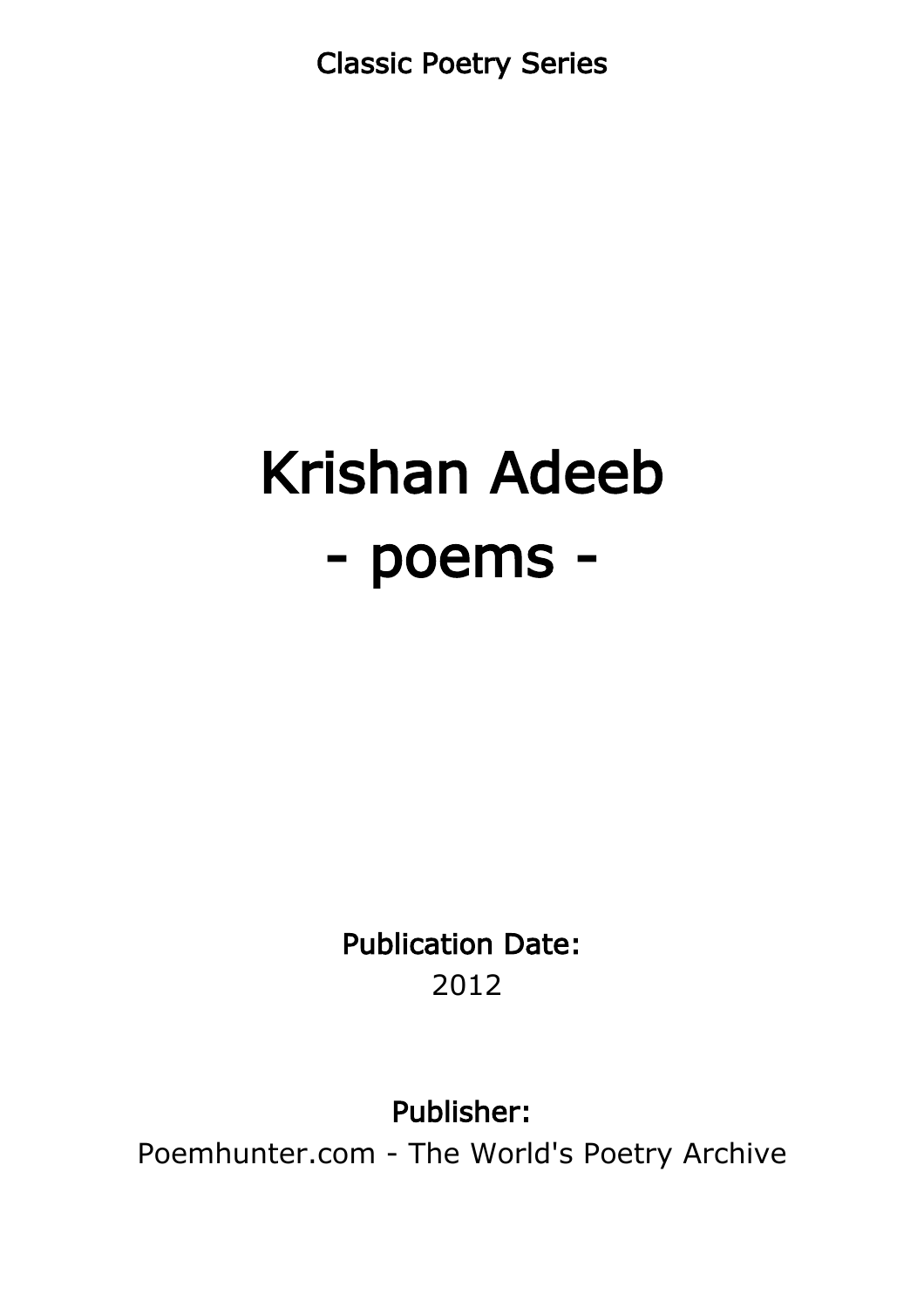#### Krishan Adeeb(21 November 1925 - 7 July 1999)

Krishan Adeeb (Urdu: ???? ????) was an Urdu poet, who penned lyrics for alltime greats like Mohammad Rafi, Mehndi Hassan, Jagjit Singh and Chitra Singh, struggled to make both ends meet all his life.

```
<b> Birth and Early Life </b>
```
Krishan Adeeb was born on 21 November 1925, in Phillaur (District Jallandhar), Punjab, India.

A born rebel, Krishan Adeeb left home following a tiff with his father. He was 15 years old then. To support himself, he worked as a porter, factory worker and did other such jobs during his stay away from home. He made friends with Sahir Ludhianvi during his stay in Bombay. Recognizing the literary capacity of Krishan Adeeb, Sahir encouraged him to focus on his writing. He started writing poetry in 1950.

He paid back by writing a beautiful book in Urdu about his association with Sahir, who also belonged to Ludhiana. With the death of Krishan Adeeb, Ludhiana's perhaps last link with Urdu poetry has been snapped. It also marks the end of the Urdu literary tradition of the town, which has given some excellent poets and writers to the literary world.

**<b> Professional Life </b>** 

Krishan Adeeb worked as a senior photographer at the Punjab Agricultural University in Ludhiana, from where he retired in 1985.

<b> Death </b>

Krishan Adeeb was a chain smoker and a regular alcohol consumer. He had suffered a lung failure in 1954 and was frequently under the grip of asthmatic attacks. After his retirement as the senior photographer from Punjab Agricultural University in 1985, his financial condition worsened. Though the university was giving him medical cover at the PGI rates, it was inadequate and he could not go to a private hospital for treatment. Even the state government had not bothered to provide him financial help, though his family had made frequent requests in this connection.

It is said that a few days before his death, he said: ????? ?? ?????? ?? ?? ???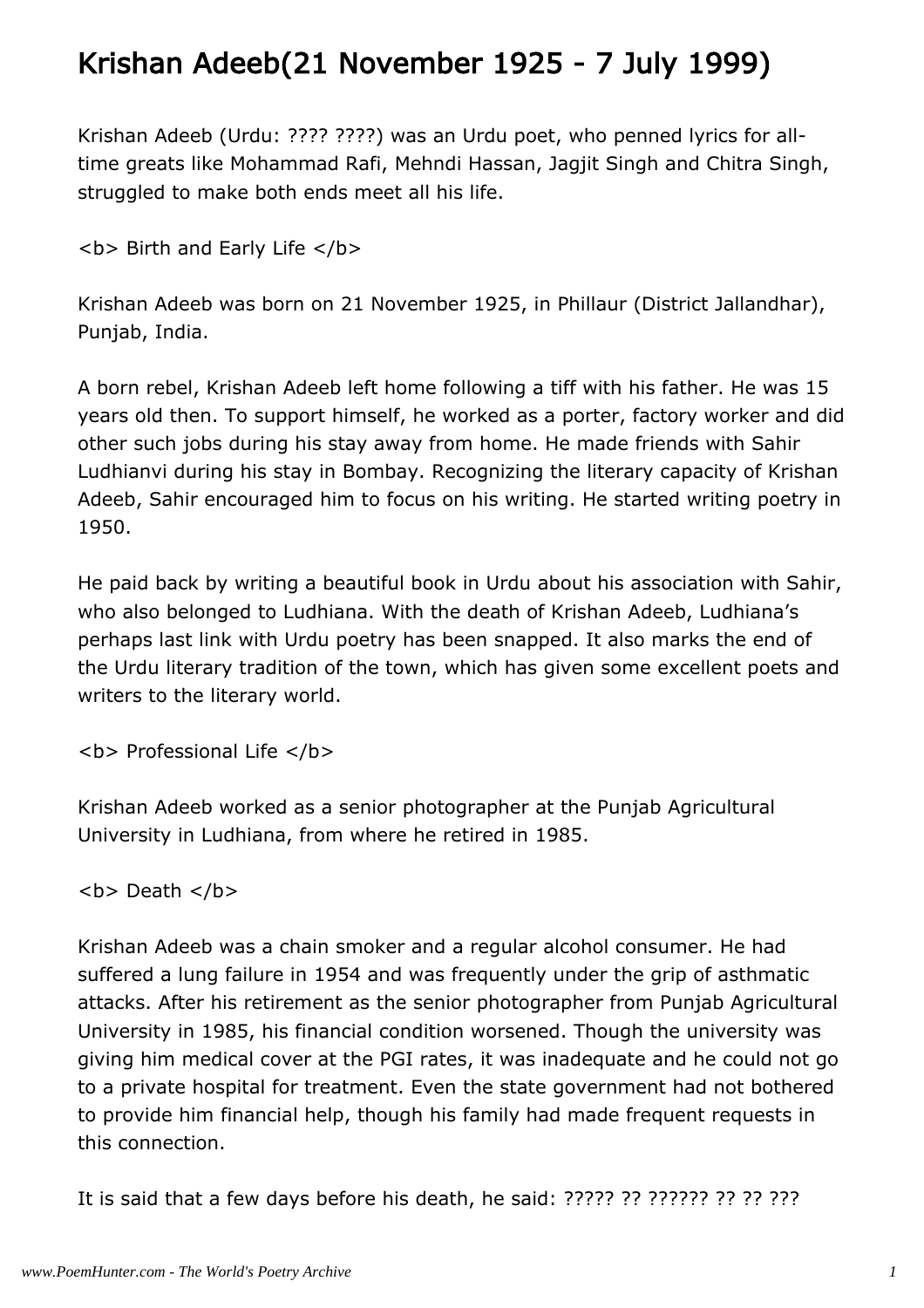????? ???? ?? ???? ??

He passed away in Ludhiana on 7 July 1999.

 **Works**  $******/b******$ 

His works include Awaaz Ki Parchaiyaan; Phool, Pattey, Aur Khushboo, and Rao Mein Hai Rakhash-e Umar.

**<b> Awards and Acknowledgement </b>** 

Krishan Adeeb was a recipient of the Shiromani Urdu Sahityakaar Award in 1993. Krishan Adeeb's most famous book has been his poetical rendition of his association with Sahir, "Sahir — Yaadon ke Aaine Mein". Krishan Adeeb began to write poetry in 1950, but initially recognition came to him from Pakistan, when his poems, "Ziddi Bachche" and "Mera Ghar" featured in a list of poems published as the "Best Poems of the Year." His other famous works include "Awaaz ki Parchaiyan", "Phool, Patte aur Khushboo" and "Ro Mein Hai Rakshe Umar". His latest collection of poems called "Shaam ke Baad" is yet to be published.

The predominant feature of Krishan Adeeb's works has been a romantic yearning for the past and sorrow over failure in love. Besides writing ghazals and nazms, Krishan Adeeb was also an excellent prose writer. He received critical acclaim for his work not just from the masses, but also from other litterateurs like Ali Sardar Jaffri, Manchanda Bani, Ajaaib Chitrakaar, Sardar Panchchi.

With Krishan Adeeb's death, a tradition of Urdu poetry in Punjab that began with Akhtar Shiram, Miyan Lucknowi, Naresh Kumar Shaad and Prem Warbatni has come to an end.

Writers give a lot of satisfaction to the readers who admire their works but unfortunately many of them die in penury and history is replete with such examples. Wife of Krishan Adeeb, one such unfortunate writer, said, "My husband's six unpublished works have not seen the light of the day due to lack of funds. Today they have organized a 'mushaira' in his honour in the university. I appreciate this gesture. But I will be grateful to university authorities if they clear the pension due to him and make sincere efforts to get his works published so that his admirers get a chance to read his thoughts." Adeeb's pension was withdrawn in 1996 and he died waiting for it in July 1999, she added.

She said when her husband was ill; no one came to his help. Recalling the days of his youth she said," He loved writing so much that he often played truant from the school.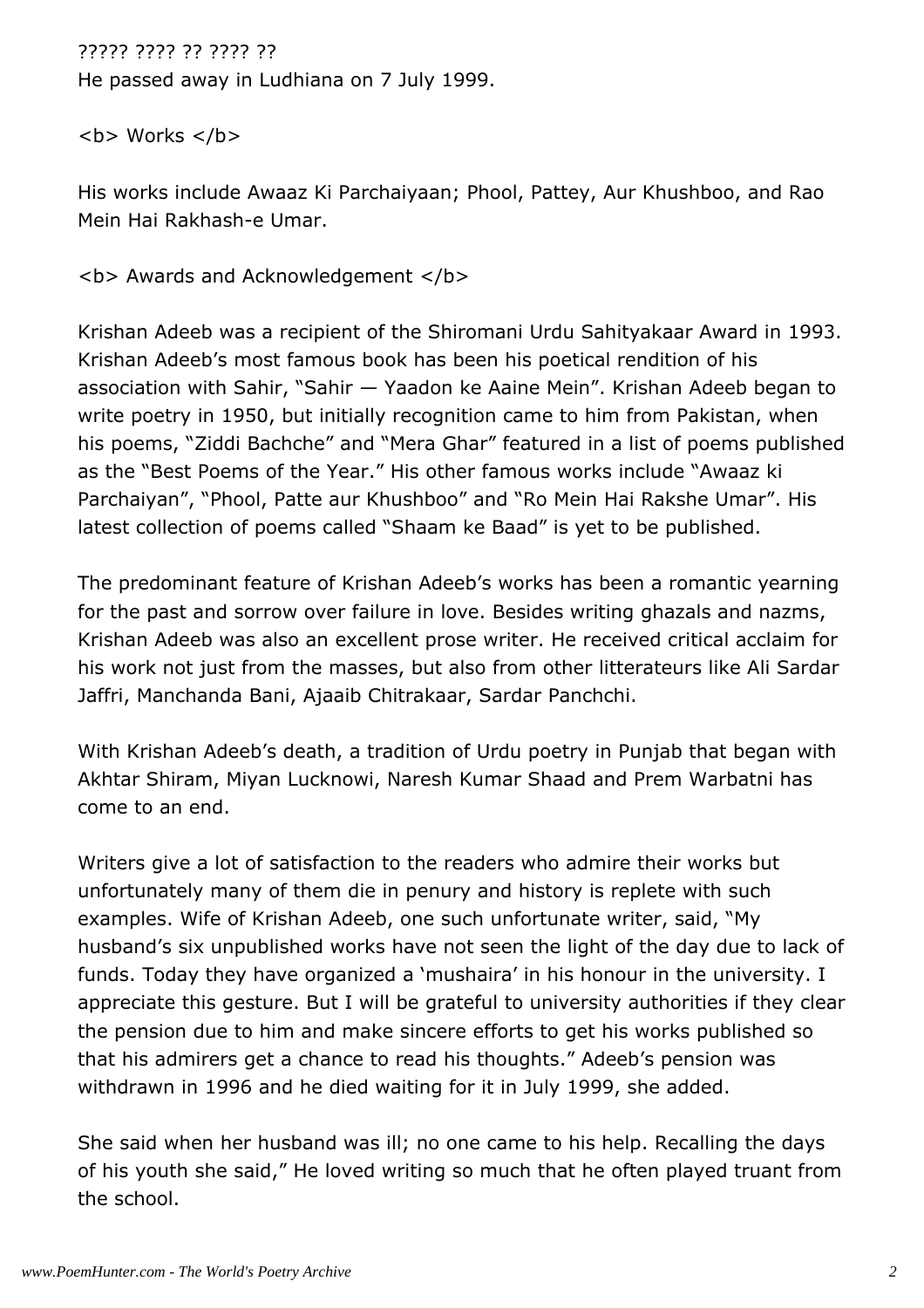### Jab Bhii Aatii Hai Terii Yaad Kabhii Shaam Ke Baad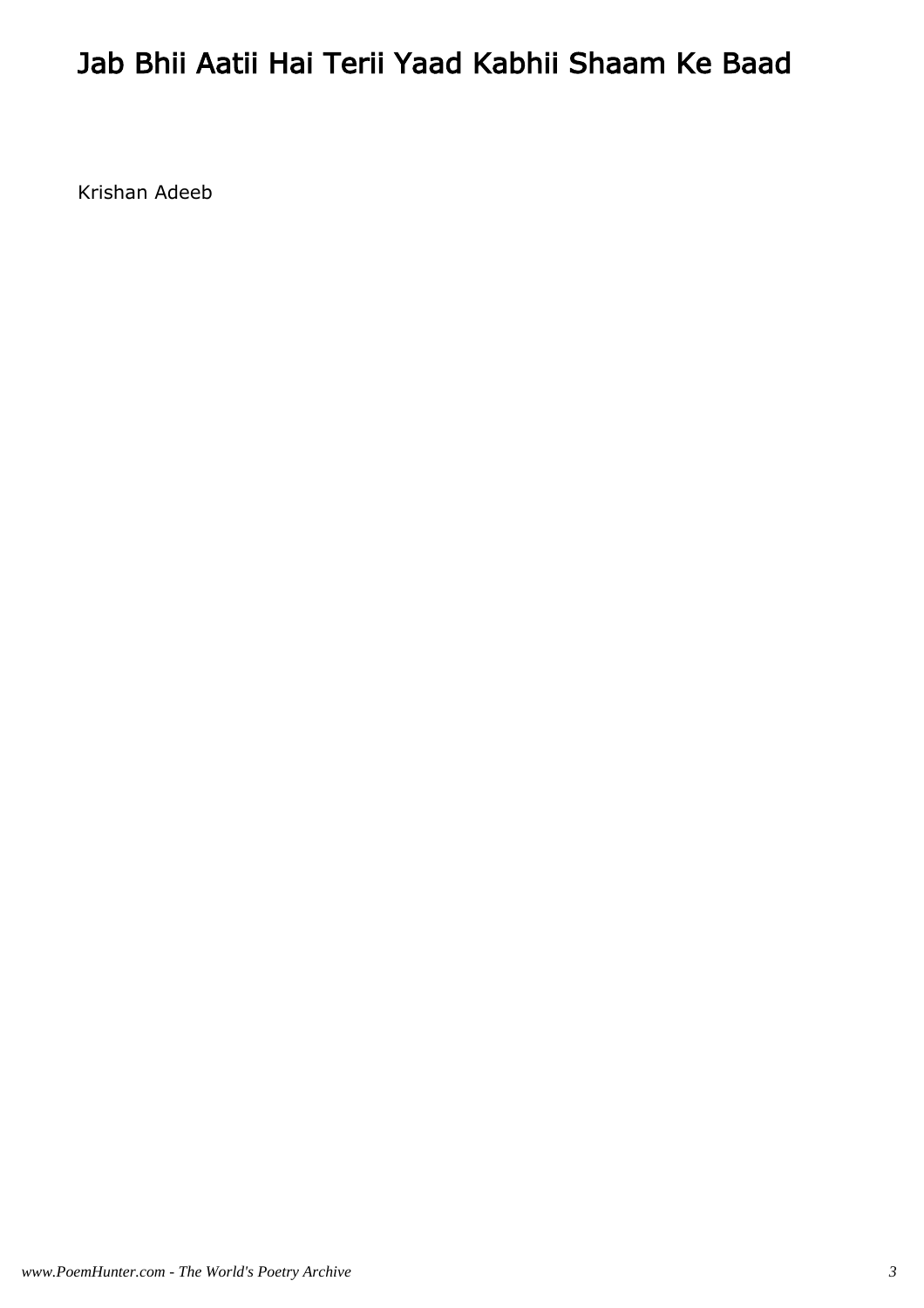# Raah Takte Hain Teri, Deeda-E-Hairaan, Sahir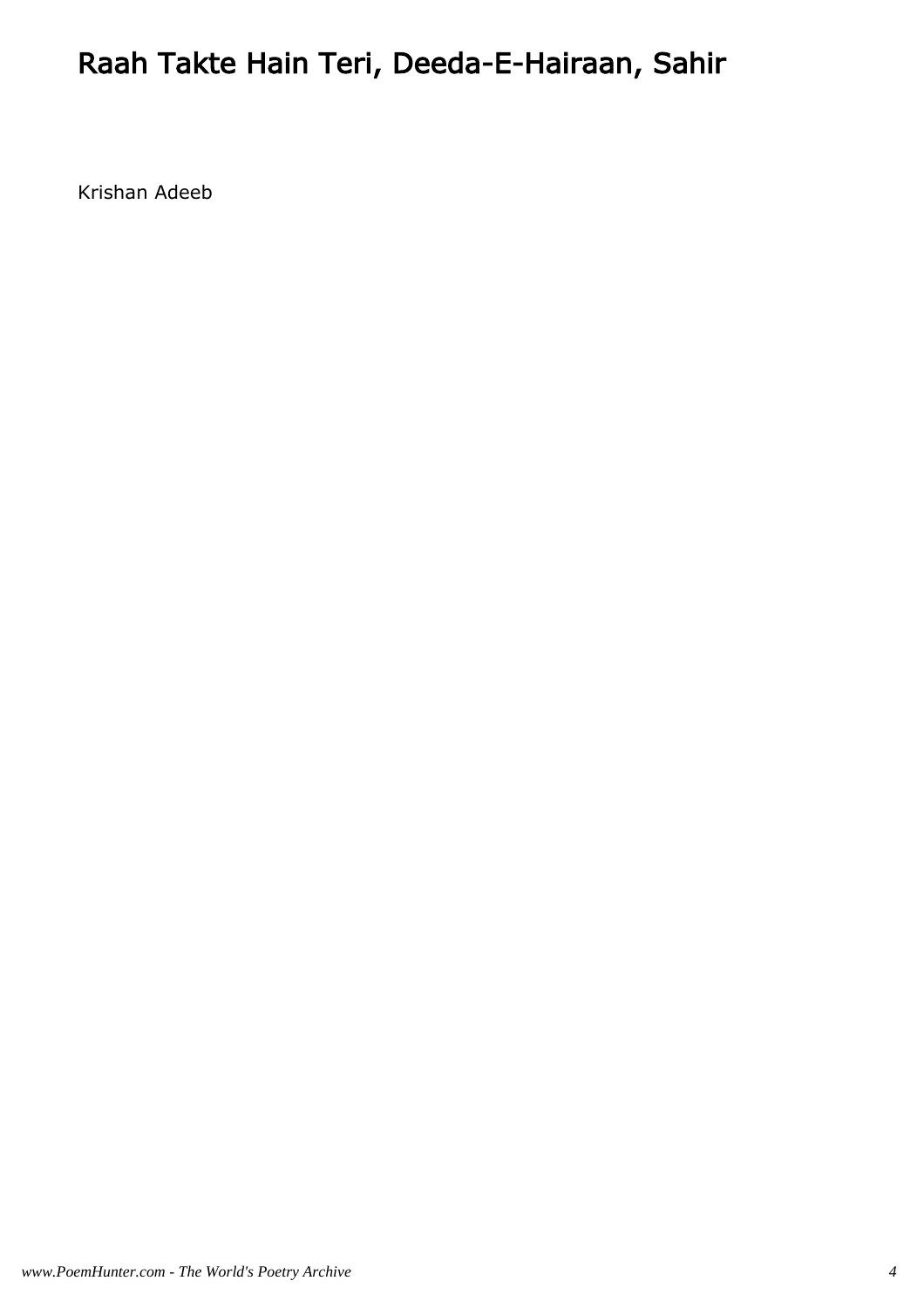## Talkhi-E-May Me.N Zaraa Talkhi-E-Dil Bhii Ghole.N